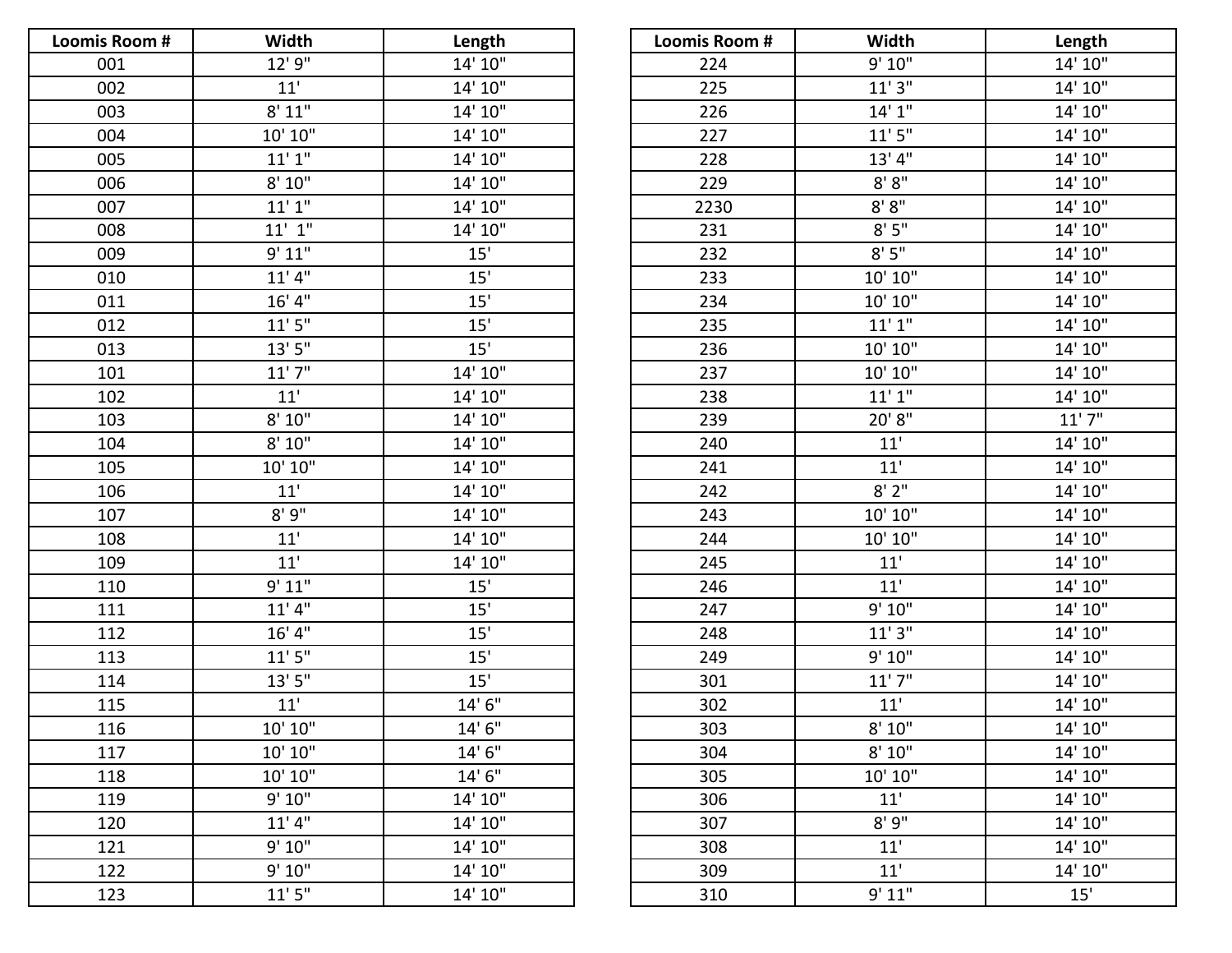| Loomis Room # | Width                             | Length   | Loomis Room # | Width                   | Length         |
|---------------|-----------------------------------|----------|---------------|-------------------------|----------------|
| 126           | $10^\circ\,10^{\rm o}$            | 16' 2"   | 311           | 11'4"                   | 15'            |
| 127           | 10' 8''                           | $16'$ 2" | 312           | 16' 4''                 | 15'            |
| 128           | $10^{\prime}$ $10^{\prime\prime}$ | 16' 2"   | 313           | 11'5''                  | 15'            |
| 138           | 11'                               | 15'      | 314           | 13'5''                  | 15'            |
| 139           | 20' 8"                            | 11'7''   | 315           | $11'$                   | 14'6''         |
| 140           | $11'$                             | 14' 10"  | 316           | 10' 10"                 | 14'6''         |
| 141           | 11'                               | 14' 10"  | 317           | 10' 10"                 | 14'6''         |
| 142           | 8'2''                             | 14' 10"  | 318           | 10' 10"                 | 14'6''         |
| 143           | 10' 10"                           | 14' 10"  | 319           | 9' 10"                  | 14' 10"        |
| 144           | 10' 10"                           | 14' 10"  | 320           | 11'4"                   | 14' 10"        |
| 145           | 11'                               | 14' 10"  | 321           | 9' 10"                  | 14' 10"        |
| 146           | $11'$                             | 14' 10"  | 323           | SpaceA: 14' 10" x 11'5" | SpaceB: 9' 10" |
| 147           | 9' 10"                            | 14' 10"  | 323A          | 14' 4''                 | 14'8''         |
| 148           | 11'3''                            | 14' 10"  | 324           | 9' 10"                  | 14' 10"        |
| 149           | 9' 10"                            | 14' 10"  | 325           | 11'3''                  | 14' 10"        |
| 201           | 11'7''                            | 14' 10"  | 326           | 14'1''                  | 14' 10"        |
| 202           | 11'                               | 14' 10"  | 327           | 11'5''                  | 14' 10"        |
| 203           | 8' 10''                           | 14' 10"  | 328           | 13' 4''                 | 14' 10"        |
| 204           | $8'$ $10''$                       | 14' 10"  | 329           | $8'$ $8''$              | 14' 10"        |
| 205           | 10' 10"                           | 14' 10"  | 330           | 8' 8''                  | 14' 10"        |
| 206           | $11'$                             | 14' 10"  | 331           | 8'5''                   | 14' 10"        |
| 207           | 8'9''                             | 14' 10"  | 332           | 8'5''                   | 14' 10"        |
| 208           | 11'                               | 14' 10"  | 333           | 10' 10"                 | 14' 10"        |
| 209           | 11'                               | 14' 10"  | 334           | 10' 10''                | 14' 10"        |
| 210           | 9' 11"                            | 15'      | 335           | 11'1''                  | 14' 10"        |
| 211           | 11'4''                            | 15'      | 336           | 10' 10"                 | 14' 10"        |
| 212           | 16' 4''                           | 15'      | 337           | 10' 10"                 | 14' 10"        |
| 213           | 11'5''                            | 15'      | 338           | 11'1''                  | 14' 10"        |
| 214           | 13'5''                            | 15'      | 339           | 20'8"                   | 11'7''         |
| 215           | 11'                               | 14'6''   | 340           | 11'                     | 14' 10"        |
| 216           | 10' 10"                           | 14'6''   | 341           | 11'                     | 14' 10"        |
| 217           | 10' 10''                          | 14' 6"   | 342           | 8'2''                   | 14' 10"        |
| 218           | 10' 10"                           | 14'6''   | 343           | 10' 10"                 | 14' 10"        |
| 219           | 9' 10"                            | 14' 10"  | 344           | 10' 10"                 | 14' 10"        |
| 220           | 11'4''                            | 14' 10"  | 345           | 11'                     | 14' 10"        |
| 221           | 9' 10"                            | 14' 10"  | 346           | 11'                     | 14' 10"        |

| Width   | Length   | Loomis Room # | Width                   | Length                 |
|---------|----------|---------------|-------------------------|------------------------|
| 10' 10" | $16'$ 2" | 311           | 11'4''                  | 15'                    |
| 10' 8'' | $16'$ 2" | 312           | 16' 4''                 | 15'                    |
| 10' 10" | $16'$ 2" | 313           | 11'5''                  | 15'                    |
| 11'     | 15'      | 314           | 13'5''                  | 15'                    |
| 20' 8"  | 11'7''   | 315           | 11'                     | 14'6''                 |
| 11'     | 14' 10"  | 316           | 10' 10"                 | 14' 6"                 |
| 11'     | 14' 10"  | 317           | 10' 10"                 | 14'6''                 |
| 8'2''   | 14' 10"  | 318           | 10' 10"                 | 14'6''                 |
| 10' 10" | 14' 10"  | 319           | 9' 10"                  | 14' 10"                |
| 10' 10" | 14' 10"  | 320           | 11'4''                  | 14' 10"                |
| 11'     | 14' 10"  | 321           | 9' 10"                  | 14' 10"                |
| 11'     | 14' 10"  | 323           | SpaceA: 14' 10" x 11'5" | SpaceB: 9' 10" x 6' 8" |
| 9' 10"  | 14' 10"  | 323A          | 14' 4''                 | 14'8"                  |
| 11'3''  | 14' 10"  | 324           | 9' 10"                  | 14' 10"                |
| 9' 10"  | 14' 10"  | 325           | 11'3''                  | 14' 10"                |
| 11'7''  | 14' 10"  | 326           | 14'1''                  | 14' 10"                |
| 11'     | 14' 10"  | 327           | 11'5''                  | 14' 10"                |
| 8' 10"  | 14' 10"  | 328           | 13' 4"                  | 14' 10"                |
| 8' 10"  | 14' 10"  | 329           | 8'8"                    | 14' 10"                |
| 10' 10" | 14' 10"  | 330           | 8' 8''                  | 14' 10"                |
| 11'     | 14' 10"  | 331           | 8'5''                   | 14' 10"                |
| 8'9''   | 14' 10"  | 332           | 8'5''                   | 14' 10"                |
| 11'     | 14' 10"  | 333           | 10' 10"                 | 14' 10"                |
| 11'     | 14' 10"  | 334           | 10' 10"                 | 14' 10"                |
| 9' 11"  | 15'      | 335           | 11'1''                  | 14' 10"                |
| 11'4''  | 15'      | 336           | 10' 10"                 | 14' 10"                |
| 16' 4"  | 15'      | 337           | 10' 10"                 | 14' 10"                |
| 11'5''  | 15'      | 338           | 11'1''                  | 14' 10"                |
| 13'5''  | 15'      | 339           | 20' 8"                  | 11'7''                 |
| 11'     | 14' 6"   | 340           | 11'                     | 14' 10"                |
| 10' 10" | 14' 6"   | 341           | 11'                     | 14' 10"                |
| 10' 10" | 14' 6"   | 342           | 8'2"                    | 14' 10"                |
| 10' 10" | 14' 6"   | 343           | 10' 10"                 | 14' 10"                |
| 9' 10"  | 14' 10"  | 344           | 10' 10"                 | 14' 10"                |
| 11'4"   | 14' 10"  | 345           | 11'                     | 14' 10"                |
| 9' 10"  | 14' 10"  | 346           | 11'                     | 14' 10"                |
|         |          |               |                         |                        |